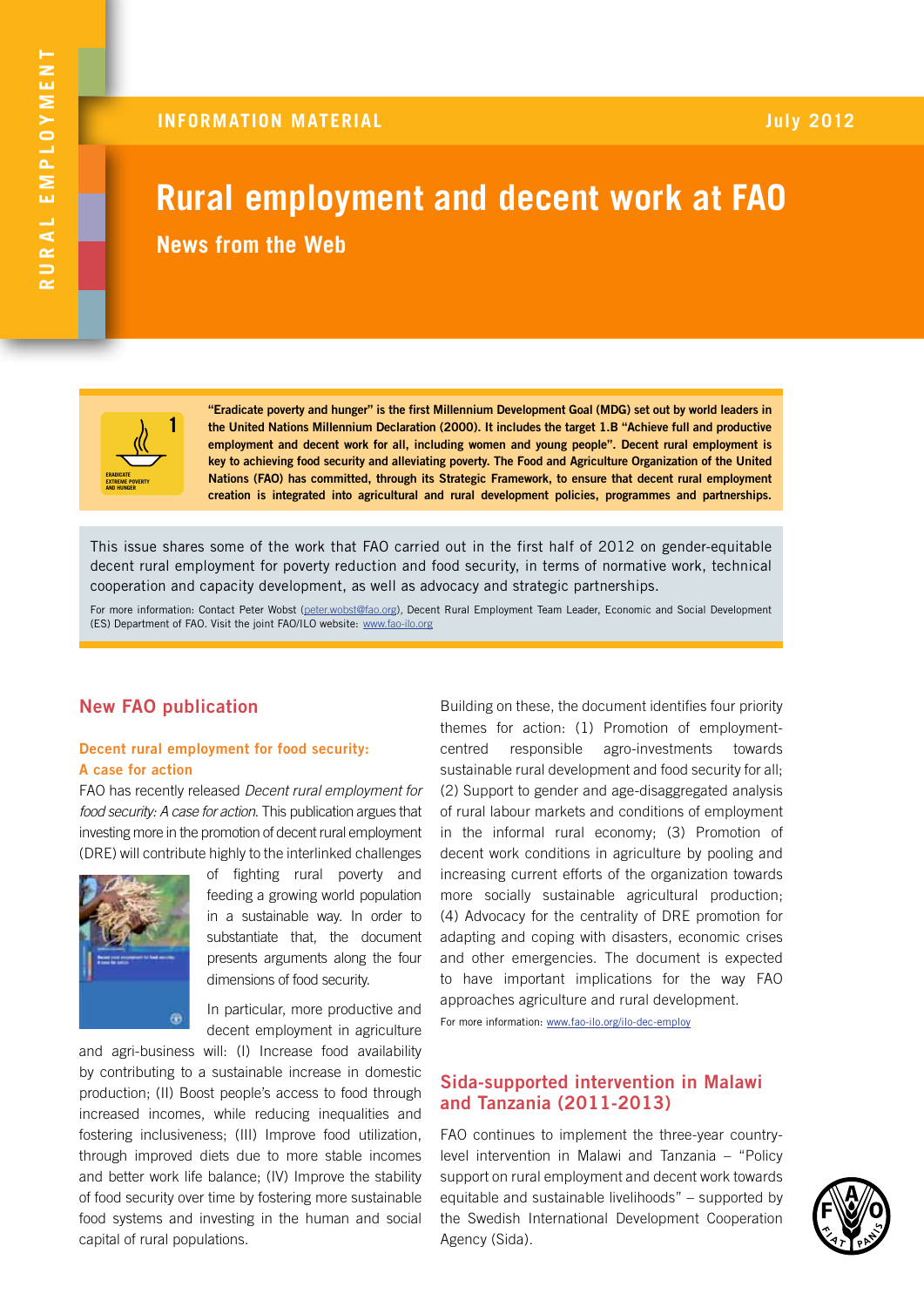## **Capacity Development Workshop in Tanzania on strategic policy planning for employment-centred agriculture and rural development**

The workshop (7-10 May 2012, Morogoro, Tanzania) was carried out as a follow-up activity of a Capacity Needs Assessment, which was undertaken in Tanzania in September 2011. It was attended by 33 participants (senior technical staff and directorlevel) from government institutions, CSOs, and UN agencies from both Mainland and Zanzibar.

The overall theme of the workshop was the integration of DRE aspects (including youth employment, child labour prevention, and gender equality) into strategic planning of national agriculture and rural development policies, strategies and programmes, with particular emphasis



on monitoring and evaluation. The objective of the workshop was to strengthen the capacities of national policy makers, senior

technical officers and programme managers on this topic as well as to provide knowledge, references and materials for the integration of DRE aspects into national policy processes. The workshop was favourably received and evaluated by the participants.

# **More and better jobs for rural youth**

Creating decent employment and entrepreneurship opportunities for young rural women and men is a key aspect of FAO's operational activities.

## **Junior Farmer Field and Life Schools in Egypt**

The Egyptian Ministry of Agriculture and FAO have signed an agreement for a project aiming at improving household food security by targeting women and youth. The project will be implemented in five governorates in Upper Egypt and will address the economic, socio-cultural, and behavioral causes of household food insecurity through the creation of an integrated pilot model. Youth will be trained using the Junior Farmer Field and Life Schools (JFFLS) methodology in environmentally friendly and bio-secure ways of producing food and rearing animals, as well as in an array of skills to prepare them to run small enterprises. The program is part of FAO's commitment in the region to combat the effects of the financial and political shocks. For more information: [neareast.fao.org](http://neareast.fao.org)

## **Young People, Farming and Food International Conference, 19-21 March 2012**

FAO participated in the Young People, Farming and Food International Conference, organized in partnership with the New Partnership for Africa's Development (NEPAD), in conjunction with the CAADP process. The conference was held in Accra, Ghana. The overarching theme was making agriculture viable and attractive for young people.

In the entrepreneurship and employment session, FAO presented a paper entitled "Exploring opportunities and constraints for young agro-entrepreneurs in Africa". The presentation provided some examples of how governments and national stakeholders may approach the planning and implementation of youth employment strategies and programmes in Africa, with particular attention to the agriculture sector.

Discussions at the conference were focused on creating incentives for young people to engage in agriculture, particularly through the modernization of the sector. Good practices such as providing affordable credit for young farmers, investing in all levels of education, supporting and investing in agricultural innovation, building market infrastructure and improving the business environment were outlined and practical examples shared from throughout the African continent. For more information: www.fao-ilo.org

# **Preventing and reducing child labour Reducing hazardous child labour in agriculture: Working with farmers in Mali**

F30 Farmer Field School facilitators and extension agents in the Sikasso and Niono regions of Mali were trained in June on reducing hazardous child labour

in cotton and rice production. The workshops were organized by the Ministry of Agriculture, with the support of FAO, the ILO and



the National Committee Against Child Labour.

The training piloted capacity development modules on child labour in agriculture, particularly on occupational health and safety, children's exposure to pesticides and risks related to children's involvement in ox ploughing.

Participants identified entry points to systematically include the topic of child labour reduction and prevention in Farmer Field School curricula throughout crop cycles with a focus on assessing risks and building alternatives.

FAO also partnered with the producers' organization OREMAP to produce a radio programme to raise awareness in the two regions.

# **Addressing labour conditions in fisheries and aquaculture: COFI side-event on how to tackle child labour and improve working conditions?**

FAO and ILO have long cooperated on labour-related issues in fisheries and aquaculture. A growing area of collaboration is child labour. The FAO-ILO side-event to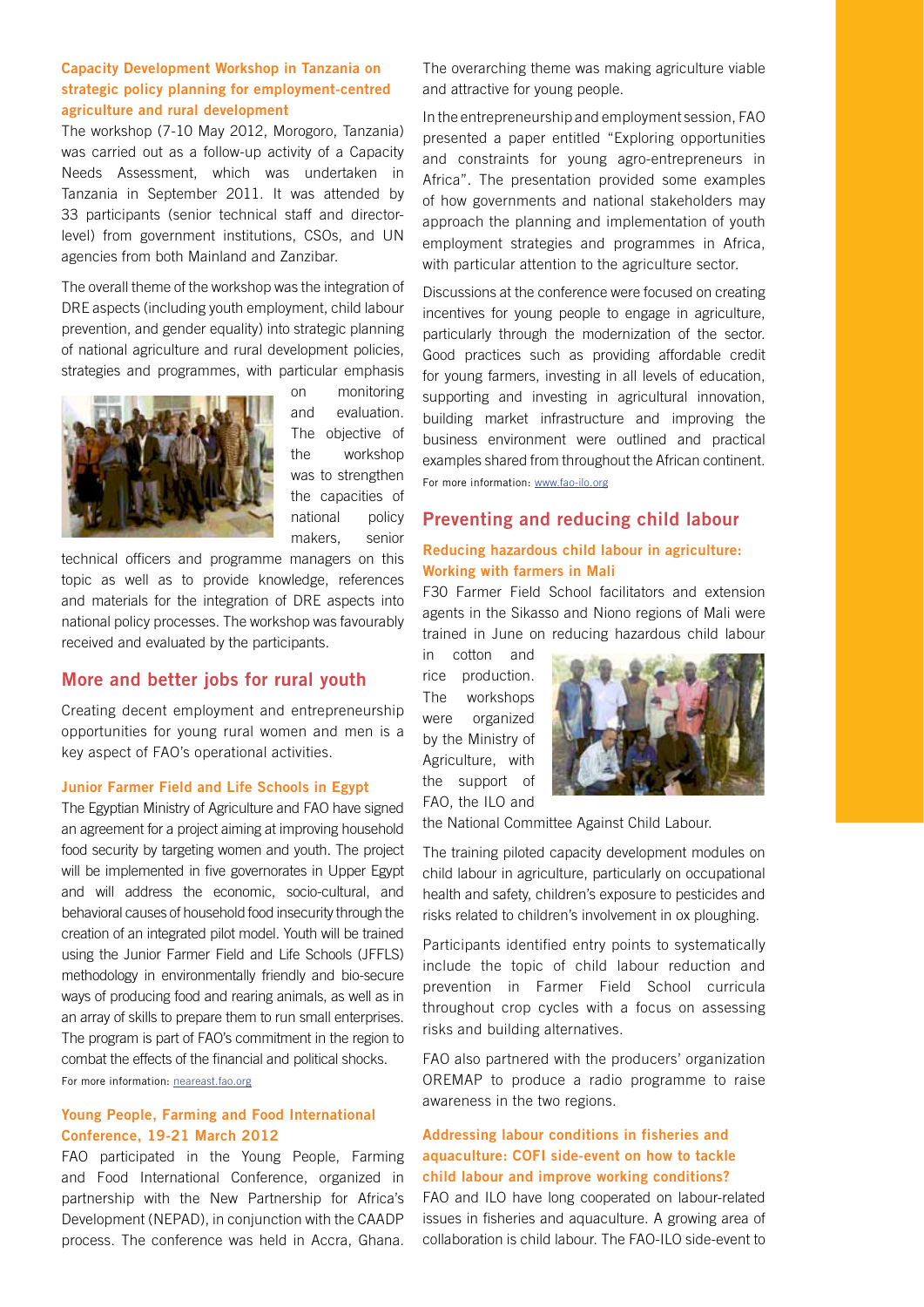

FAO's Committee on Fisheries (COFI) on 12 July 2012 provided the opportunity to present the FAO-ILO guidance

document on addressing child labour in fisheries and aquaculture, share national experiences from Thailand, Cambodia and Malawi, and discuss how the implementation of international labour standards (particularly ILO Convention No. 188 on work in fishing) could help improving working conditions in the fisheries sector.

#### **Targeting child labour in Cambodian fisheries**

The Cambodian Fisheries Administration has integrated child labour targets into its 10-year strategic planning framework and the Cambodian Code of Conduct for Responsible Fisheries. In this context, a "National Plan of Action on Eliminating Child Labour in Fisheries & Aquaculture Sector of Cambodia" was developed at an FAO-ILO supported workshop and adopted by the participants of the National Workshop on small-scale fisheries consultative process (February 2012).

#### **World Day Against Child Labour 2012**

On the occasion of the World Day Against Child Labour 2012, FAO organized a series of activities both at FAO



headquarters and at country level. A joint FAO-ILO event in Rome featured a new d o c u m e n t a r v ["Reducing child](http://www.youtube.com/watch?v=2pqC6pJvYNc&feature=youtu.be) 

[labour through partnership"](http://www.youtube.com/watch?v=2pqC6pJvYNc&feature=youtu.be), which warns that the goal of eliminating the worst forms of child labour by 2016 will not be met without an increased commitment at global level. A panel of FAO managers discussed the work undertaken by their departments on child labour and what more needs to be done to achieve the goal of eliminating the worst forms of child labour in agriculture. Labour and agriculture stakeholders also came together in Tanzania and Mali to commemorate the day and discuss the way forward.

For more information: www.fao-ilo.org/fao-ilo-child

# **Other news…**

# **FAO's contribution to the 2012 UN ECOSOC Annual Ministerial Review (AMR) on decent work and promoting productive capacity, 2-27 July 2012**

The 2012 ECOSOC AMR on the theme of "Promoting productive capacity, employment and decent work to eradicate poverty in the context of inclusive, sustainable and equitable economic growth at all levels for achieving the MDGs" was held in New York. FAO contributed throughout the preparatory process, including participating in the [Global](http://www.un.org/en/ecosoc/newfunct/gpm2012.shtml)  [Preparatory Meeting,](http://www.un.org/en/ecosoc/newfunct/gpm2012.shtml) and providing technical inputs to the [Secretary – General's Report on the AMR'](http://www.un.org/en/ecosoc/docs/adv2012/oesc_12_amr_sg_rep.final.26_apr_2012.pdf)s theme. FAO's involvement ensured that issues of food security, agriculture and rural development were adequately reflected.

Furthermore, together with ILO, WFP, IFAD, and UNDESA, FAO organized a side-event on "Promoting Decent Work in Rural Areas for Achieving Food Security". The aim was to draw attention to the linkages between rural employment, poverty reduction and food security.

Through a moderated discussion, panelists shared their insights and experiences on the topic. Participants expressed general agreement on the holistic nature of decent work and food security issues and on the importance of working together and delivering as one.

Decent jobs, a social protection floor and safety nets were all a c k n o w l e d g e d as necessary for rural people to have sustainable livelihoods. The



necessity of creating public private partnerships and to increase investment in rural areas was also emphasized.

### **ILO 12th African Regional Meeting**

In October 2011, FAO participated in the ILO 12<sup>th</sup> African Regional Meeting in Johannesburg, South Africa, serving on the panel for the thematic discussion on "Rural employment, industrial development and structural transformation as a path of decent work". FAO highlighted the fact that two thirds of the sub-Saharan African workforce is concentrated in rural areas and that decent work is the most sustainable and dignified means of food procurement, social inclusion and long-term food security. FAO's contribution to the conference focused on the need to create decent work for rural youth and to prevent and reduce child labour, over 60% of which is in agricultural. With respect to the FAO-ILO partnership, there was recognition that the CAADP process and the renewed global interest in the agriculture sector present rich opportunities for future collaboration between the two agencies, particularly given their commonality and complementarities in vision.

For more information: www.un.org/en/ecosoc

## **Master on Applied Labour Economics for Development**

Jointly with ILO, FAO held on 3 May 2012 a "Rural Employment" seminar in the Master on Applied